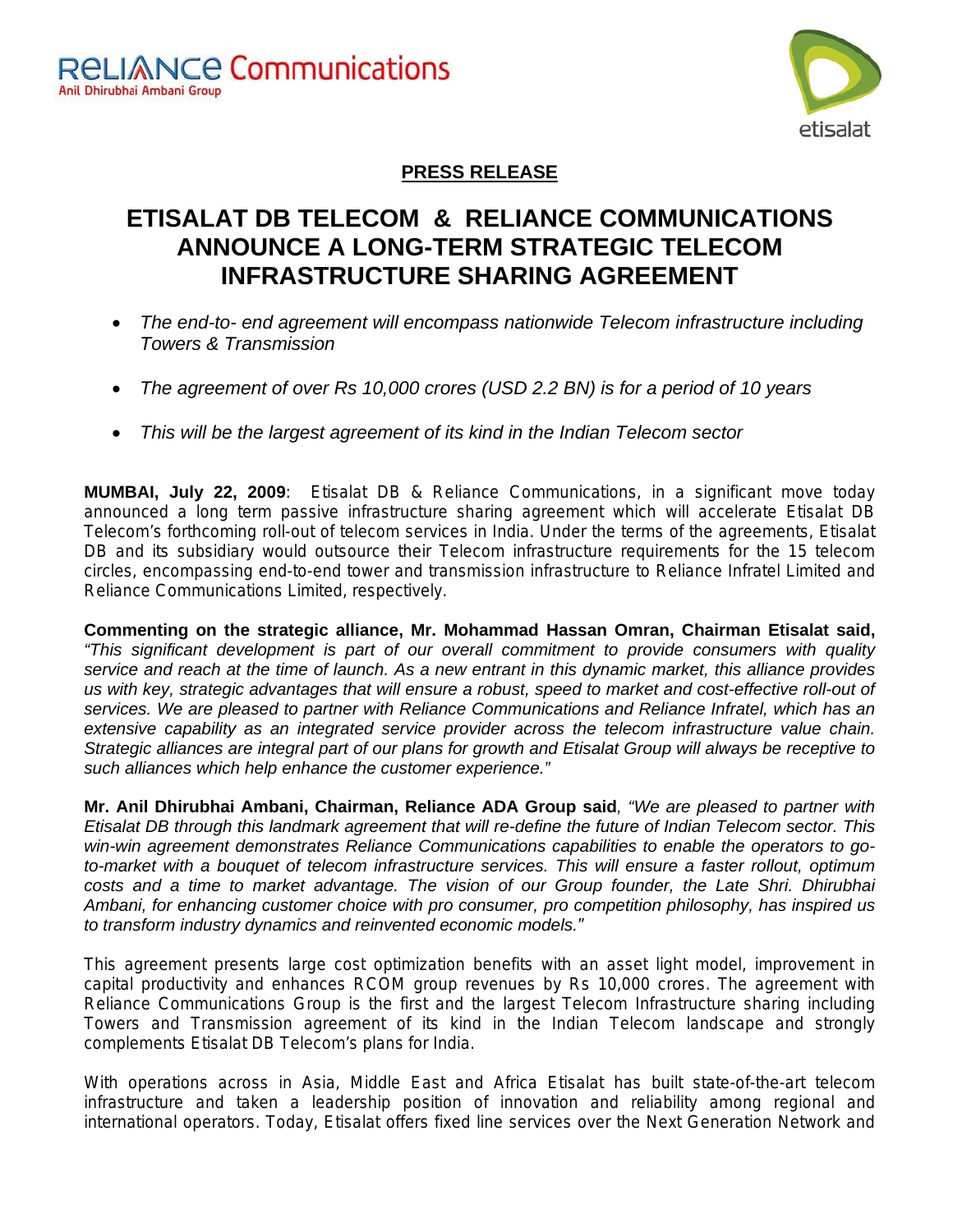

enables mobile users with a range of services and applications such as GPRS, 3G, 3.5G, 3.75G , BlackBerry, iPhone, MobileCam and others. Internet users too experience value-additions such as free anti-spam and anti-virus programmes, expanded mailboxes, upgrades of broadband connection speeds and other benefits. In UAE, Saudi Arabia and other markets, Etisalat GSM coverage has reached 100% and 3G coverage reached 99% of populated areas. Offerings include 'triple play' service that includes high speed internet, TV and fixed lines through fiber optic. In addition to voice and data networks Etisalat also offers E**-**Vision cable TV networks. Etisalat has recently completed the nationwide upgrade of its 3G mobile network to enable mobile broadband download speeds of up to 14.4 Megabits per second (Mbps) across the UAE and other benefits. Globally, Etisalat has roaming agreements with 520 operators.

Reliance Communications Group provides a unified approach with comprehensive telecom infrastructure sharing services including tower infrastructure, transmission connectivity to the telecom sites, Bandwidth/Fibre options , domestic and International long distance carriage services, collocation of BSC & other core network equipments . Reliance Infratel, a subsidiary of Reliance Communications, is India's first nationwide passive infrastructure company offering plug-n-play facilities to provide mobile services across over 20,000 towns and over 5 lakh Indian villages. The next-generation technologyagnostic assets of Reliance Infratel include 50,000 telecom towers with over 2 lakh site tenancy capability and over 1.8 lakh kms of nationwide optic enabling transmission connectivity.

### *About Etisalat DB Telecom Pvt. Ltd.*

*Etisalat is today recognized as one of the largest telecommunications company in the world and also the largest operator in the Middle East with operations in 17 countries across Asia, the Middle East and Africa, servicing over 80 million customers. The company has built up state-of-the-art telecom infrastructure and taken a leadership position of innovation and reliability among regional and international operators. Etisalat has been ranked 140th among the Financial Times Top 500 Corporations in the world in terms of market capitalization. The corporation is the largest contributor outside the oil sector for development programs of the UAE Federal Government, and is an awardwinning socially responsible corporation. In 2008 Etisalat reported annual Net Revenues of USD 7.12 billion (approx. Rs. 35,000 crores) and Net Profits of USD 2.36 billion (approx. Rs. 11300 crores).* 

*Etisalat DB Telecom Pvt. Ltd. is a joint venture between Etisalat and Dynamix Balwas Group. Etisalat DB and its subsidiary has the Unified Services Access License in 15 circles including Andhra Pradesh, Delhi, Gujarat, Haryana, Karnataka, Kerala, Maharashtra, Mumbai, Punjab, Rajasthan, Tamil Nadu (including Chennai), Uttar Pradesh (East), Uttar Pradesh (West), Madhya Pradesh and Bihar. These licenses enable the Company to provide a full spectrum of telecom services covering a population of over 900 million across these circles. Under the license the Company can also provide Internet Telephony, Internet Services and Broadband Services. The company is headquartered in Mumbai.* 

*Etisalat DB's services will include national & international long distance telephony solutions, full range of prepaid & postpaid products, national & international roaming and Value Added Services.*